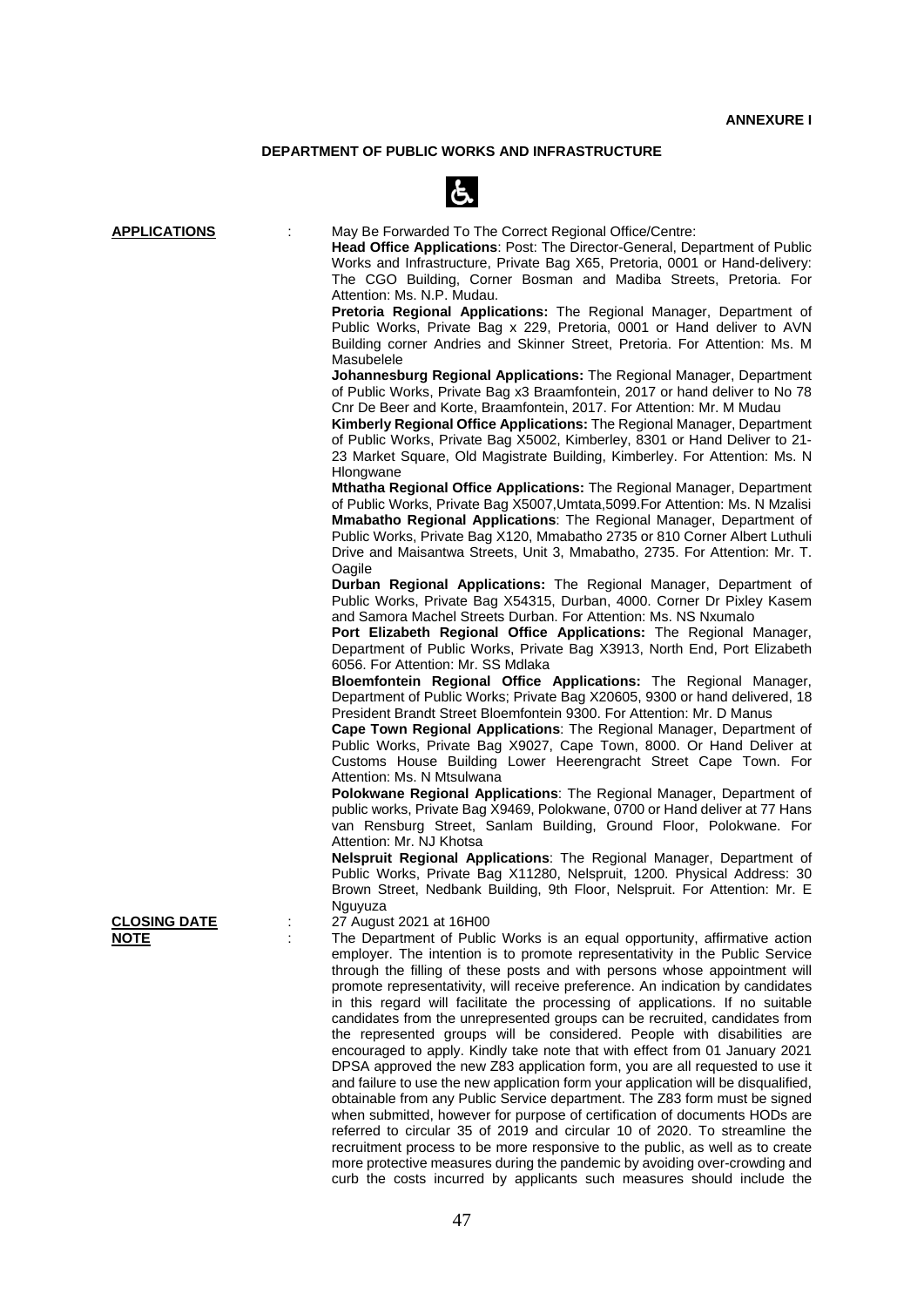following regarding certification: Advertisement and accompanying notes must be clearly capture the requirements for the certification to reflects that applicants must submit copies of qualifications, identity documents, and driver's license (Where applicable) and any other relevant documents, such copies need not to be certified when applying for the post. The communication form the HR of the department regarding requirements of certified documents will be limited to shortlisted candidates. Therefore only shortlisted candidates for a post will be required to submit certified documents on or before the day of the interview following communication from HR. The application for employment form (Z83) provides under the sectional "additional information" that candidates who are selected for interviews will be requested to be furnished additional certified information that may be requested to make final decision. It must be borne in mind that when a document is certified as a true copy of an original, the certifier only confirms it being a true copy of the original presented. Therefore, the certification process does not provide validation of the authenticity of the original document. The validation occurs when the documents is verified for authenticity. Regulation 67 (9) requires the executive authority to ensure that he or she is fully satisfied of the claims being made and these read with Regulations (57) (c) which requires the finalisation of Personnel Suitability Checks in order to verify claims and check the candidate for purpose of being fit and proper for employment. Applications not complying with the above will be disqualified. Should you not have heard from us within the next months, please regard your application as unsuccessful. Note: It is the responsibility of all applicants to ensure that foreign and other qualifications are evaluated by SAQA. Recognition of prior learning will only be considered on submission of proof by candidates. Kindly note that appointment will be subject to verification of qualifications and a security clearance. Faxed, e-mailed or late applications will NOT be accepted. Shortlisted candidates must be willing to undergo normal vetting and verification processes. Should you not have heard from us within the next months, please regard your application as unsuccessful.

**ERRATUM**: Kindly note that the following post was advertised in Public Service Vacancy Circular 26 of 2021 dated 16 July 2021, Cleaner: Facilities Management Ref No: 2021/326 (4 posts), was advertised without the placement centres, the positions will be withdrawn and re-advertised with the correct placement centres. The post of Horticulturist: Facilities Management ref No: 2021/229 (X2 posts), have been withdrawn.

#### **OTHER POSTS**

| <b>POST 28/52</b>   | DEPUTY DIRECTOR: IAR SYSTEMS & DATA MANAGEMENT REF NO:                                                                                                                                                                                                                                                                                                                                                                                                                                                                                                                                                                                                                                                                                                                                                                                                                                        |
|---------------------|-----------------------------------------------------------------------------------------------------------------------------------------------------------------------------------------------------------------------------------------------------------------------------------------------------------------------------------------------------------------------------------------------------------------------------------------------------------------------------------------------------------------------------------------------------------------------------------------------------------------------------------------------------------------------------------------------------------------------------------------------------------------------------------------------------------------------------------------------------------------------------------------------|
|                     | 2021/253 (X2 POSTS)                                                                                                                                                                                                                                                                                                                                                                                                                                                                                                                                                                                                                                                                                                                                                                                                                                                                           |
|                     | (36 Months Contract)                                                                                                                                                                                                                                                                                                                                                                                                                                                                                                                                                                                                                                                                                                                                                                                                                                                                          |
| <u>SALARY</u>       | R869 007 per annum, (All-inclusive salary package) (total package to be<br>structured in accordance with the rules of the Middle Management Service)                                                                                                                                                                                                                                                                                                                                                                                                                                                                                                                                                                                                                                                                                                                                          |
| <b>CENTRE</b>       | Head Office (Pretoria)                                                                                                                                                                                                                                                                                                                                                                                                                                                                                                                                                                                                                                                                                                                                                                                                                                                                        |
| <b>REQUIREMENTS</b> | A three year tertiary qualification (NQF level 6) in Information Technology and<br>Asset Management as recognized by SAQA, Appropriate experience in the<br>property management, IT environment, or Systems and Data Management,<br>Willingness to travel. Valid unendorsed drivers licence, Excellent inter-personal<br>Skills and Presentation Skills. Negotiation, Communication and networking<br>Skills. Ability to work under pressure and dead line driven. Advanced MS Office<br>Skills. Proven Skills in MS Project or similar tool skills is an added advantage.<br>Prioritizing and managing workflow and to be outcome orientated. Use initiative<br>but be flexible, energetic and able to act with authority. Provide support to<br>Programme Managers. Good Verbal and written communication Skills.<br>Understanding the mandate of the Department. People Management Skills, |
| <b>DUTIES</b>       | Strategic leadership and Economic orientation.<br>Manage IAR data policies and processes for the efficient management of the<br>branch, liaise with the colleagues for needs analysis in terms of IT<br>infrastructure and systems, liaise with DPW ICT to implement and manage<br>effective IT solutions for the branch. Assist in the development of processes<br>for the alignment and management of IAR data for the DPW family.<br>Standardise data and upload into a common platform for analysis, reporting<br>and a single point of truth and implement IAR policies, frameworks and<br>quidelines. Provide appropriate support, advice and quidance to stakeholders                                                                                                                                                                                                                  |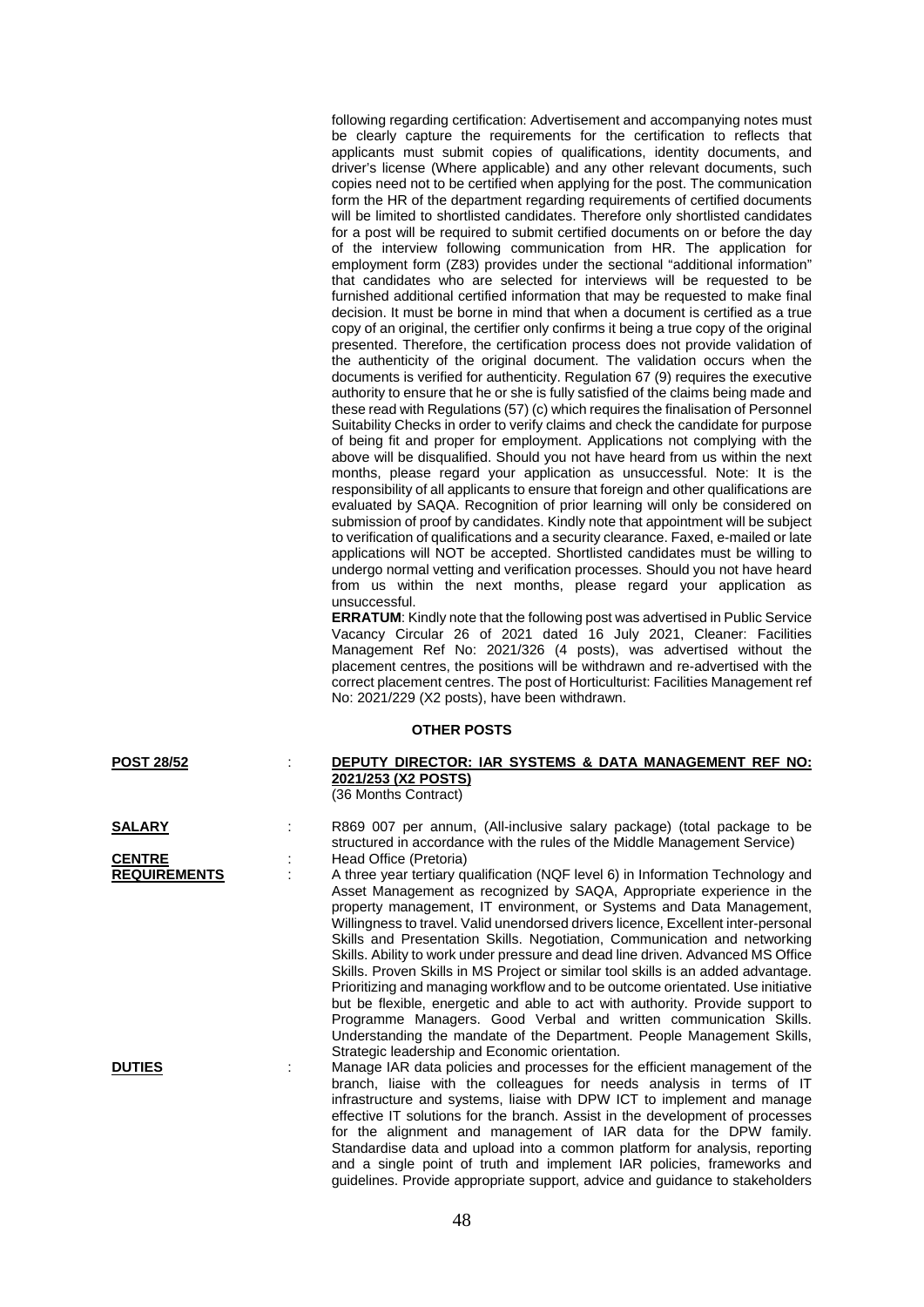| <b>ENQUIRIES</b>                                      | in relation to IAR verification processes. Manage, coach and monitor<br>performance of subordinates.<br>Mr. S Sokhela Tel No: (012) 406 1143 / 2043                                                                                                                                                                                                                                                                                                                                                                                                                                                                                                                                                                                                                                                                                                                                                                                                                                                                                                                                                                                                                                                                                                                                                                                                                                                                                                                                                                     |
|-------------------------------------------------------|-------------------------------------------------------------------------------------------------------------------------------------------------------------------------------------------------------------------------------------------------------------------------------------------------------------------------------------------------------------------------------------------------------------------------------------------------------------------------------------------------------------------------------------------------------------------------------------------------------------------------------------------------------------------------------------------------------------------------------------------------------------------------------------------------------------------------------------------------------------------------------------------------------------------------------------------------------------------------------------------------------------------------------------------------------------------------------------------------------------------------------------------------------------------------------------------------------------------------------------------------------------------------------------------------------------------------------------------------------------------------------------------------------------------------------------------------------------------------------------------------------------------------|
| <b>POST 28/53</b>                                     | <b>DEPUTY DIRECTOR: GEOGRAPHIC INFORMATION SYSTEMS (GIS) REF</b><br>NO: 2021/254<br>(36 Months Contract)                                                                                                                                                                                                                                                                                                                                                                                                                                                                                                                                                                                                                                                                                                                                                                                                                                                                                                                                                                                                                                                                                                                                                                                                                                                                                                                                                                                                                |
| <b>SALARY</b><br><b>CENTRE</b><br><b>REQUIREMENTS</b> | R869 007 per annum, (All-inclusive salary package) (total package to be<br>structured in accordance with the rules of the Middle Management Service)<br>Head Office (Pretoria)<br>A three year tertiary qualification (NQF level 6) in Geographic Information<br>System as recognized by SAQA, registration with SAGC (PLATO). Appropriate<br>relevant years' experience in GIS, Asset Management, statistical analysis and<br>project management will be an added advantage. Willingness to travel, valid<br>unendorsed drivers' license, excellent inter-personal Skills and Presentation<br>Skills. Negotiation, Communication and networking, Ability to work under<br>pressure and dead line driven. Advanced MS Office Skills. Proven Skills in MS                                                                                                                                                                                                                                                                                                                                                                                                                                                                                                                                                                                                                                                                                                                                                                |
|                                                       | Project or similar tool skills is an added advantage, Prioritizing and managing<br>workflow and to be outcome orientated. Use initiative but be flexible, energetic<br>and able to act with authority .Provide support to Programme Managers, Good<br>Verbal and written communication Skills. Understanding the mandate of the<br>Department, People Management Skills, Strategic leadership and Economic<br>orientation.                                                                                                                                                                                                                                                                                                                                                                                                                                                                                                                                                                                                                                                                                                                                                                                                                                                                                                                                                                                                                                                                                              |
| <b>DUTIES</b>                                         | Design, plan and perform advanced GIS analysis to address organizations<br>strategic objective, Undertake spatial modelling, Facilitate the collection and<br>capturing of spatial data from various formats and sources, Ensure the<br>publishing of metadata, Coordinate the design, development and creation of<br>geospatial databases, Conduct analysis and visualization of data to meet the<br>stated requirement, Manage and implement image processes and procedures,<br>Undertake operational and project requirements. Manage GIS Sub Directorate<br>effectiveness, Allocate, control, monitor and report on all resources, Manage<br>and implement knowledge sharing initiatives e.g. short-term assignments and<br>training, continuously monitor the exchange and protection of information<br>between operations and individuals to ensure effective knowledge<br>management according to departmental objectives. GIS Establishment and<br>implementation, Undertake cost benefit analysis of GIS in the REIRS branch,<br>Develop process model and workflows diagrams, Implement GIS policy and<br>standards, give support in drafting the Terms of Reference for GIS projects.<br>Research, Research, investigate and advice on new GIS technologies, Advise<br>on research viability and feasibility, Recommend and compile appropriate plan<br>to respond to the research problem, Develop new methods/technologies for<br>solving spatial data problems, Research and implement new GIS standards. |
| <b>ENQUIRIES</b>                                      | Mr. M Chauke, Tel No: (012) 406 1144                                                                                                                                                                                                                                                                                                                                                                                                                                                                                                                                                                                                                                                                                                                                                                                                                                                                                                                                                                                                                                                                                                                                                                                                                                                                                                                                                                                                                                                                                    |
| <b>POST 28/54</b>                                     | DEPUTY DIRECTOR: IMMOVABLE ASSET REGISTER ACCOUNTING REF<br>NO: 2021/255 (X4 POSTS)<br>(36 Months Contract)                                                                                                                                                                                                                                                                                                                                                                                                                                                                                                                                                                                                                                                                                                                                                                                                                                                                                                                                                                                                                                                                                                                                                                                                                                                                                                                                                                                                             |
| <b>SALARY</b>                                         | R869 007 per annum, (All-inclusive salary package) (total package to be<br>structured in accordance with the rules of the Middle Management Service)                                                                                                                                                                                                                                                                                                                                                                                                                                                                                                                                                                                                                                                                                                                                                                                                                                                                                                                                                                                                                                                                                                                                                                                                                                                                                                                                                                    |
| <b>CENTRE</b><br><b>REQUIREMENTS</b>                  | Head Office (Pretoria)<br>A three year tertiary qualification (NQF level 6) in Financial Accounting, Asset<br>Management and Business Administration as recognized by SAQA,<br>Appropriate relevant years' experience in Asset Management, financial<br>reporting and project management. Experience in financial reporting for<br>immovable assets in line with the relevant GRAP standards will be an added<br>advantage. Willingness to travel. Valid unendorsed drivers licence, Excellent<br>inter-personal Skills and Presentation Skills. Negotiation, Communication and<br>networking Skills. Ability to work under pressure and dead line driven.<br>Advanced MS Office Skills. Proven Skills in MS Project or similar tool skills is<br>an added advantage. Prioritizing and managing workflow and to be outcome<br>orientated. Use initiative but be flexible, energetic and able to act with authority<br>.Provide support to Programme Managers. Good Verbal and written<br>communication Skills. Understanding the mandate of the Department. People<br>Management Skills, Strategic leadership and Economic orientation.                                                                                                                                                                                                                                                                                                                                                                                 |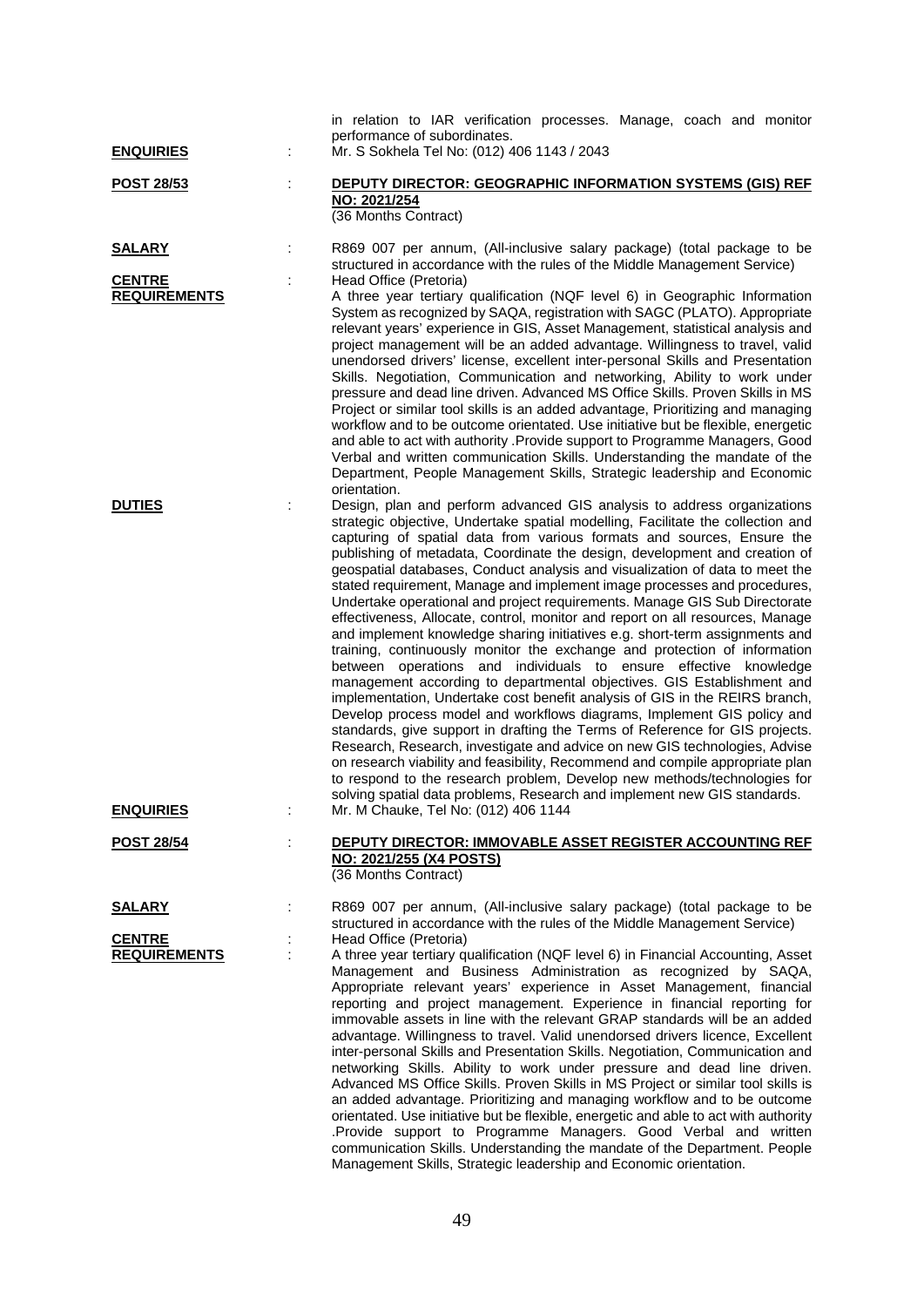| <b>DUTIES</b>                                         |   | Perform regular review and assessments of Immovable Asset Register<br>Management policies and procedures to ensure that they are aligned to the<br>GRAP standards, GIAMA, PFMA and other statutory requirements, Liaise with<br>technical and other units that inform GRAP compliance. Identify completed<br>projects for capitalisation. Design and manage a plan for physical verification<br>of completed projects. Ensure that the IAR is updated with acquisitions,<br>valuations, disposals and transfers. Apply deemed cost on properties (transfer,<br>additions etc.). Perform monthly reconciliations for itemised billing, Assets<br>Under Construction, municipal rates & taxes and other customer transactions.<br>Perform reconciliations between Deeds and the IAR bi-annually. Ensure that<br>IAR inputs (AFS note, journals, IAR and supporting schedules) are prepared<br>timeously for the Interim Financial Statements and Annual Financial<br>Statements. Analyse audit reports and develop audit remediation plans.<br>Implement audit plans and respond to audit queries. Manage, coach and<br>monitor performance of subordinates. |
|-------------------------------------------------------|---|------------------------------------------------------------------------------------------------------------------------------------------------------------------------------------------------------------------------------------------------------------------------------------------------------------------------------------------------------------------------------------------------------------------------------------------------------------------------------------------------------------------------------------------------------------------------------------------------------------------------------------------------------------------------------------------------------------------------------------------------------------------------------------------------------------------------------------------------------------------------------------------------------------------------------------------------------------------------------------------------------------------------------------------------------------------------------------------------------------------------------------------------------------|
| <b>ENQUIRIES</b>                                      | ÷ | Mr. S Sokhela Tel No: (012) 406 1143                                                                                                                                                                                                                                                                                                                                                                                                                                                                                                                                                                                                                                                                                                                                                                                                                                                                                                                                                                                                                                                                                                                       |
| <u>POST 28/55</u>                                     |   | <b>ASSISTANT DIRECTOR: IAR REPORTING REF NO: 2021/256</b><br>(36 Months Contract)                                                                                                                                                                                                                                                                                                                                                                                                                                                                                                                                                                                                                                                                                                                                                                                                                                                                                                                                                                                                                                                                          |
| <b>SALARY</b><br><b>CENTRE</b><br><b>REQUIREMENT</b>  |   | R470 040 per annum<br>Head Office (Pretoria)<br>A three year tertiary qualification (NQF level 6) in Accounting or equivalent<br>qualification and relevant appropriate experience in Asset Management,<br>financial reporting or project management. Willingness to travel. Valid<br>unendorsed drivers license, excellent inter-personal Skills, Programme and<br>Project management skills and Planning and coordination Skills. Presentation<br>and facilitation skills and Financial Management Skills. Ability to work under<br>pressure and dead line driven. Advanced Computer literacy and Policy analysis<br>and development skills. Prioritizing and managing workflow to be outcome<br>orientated. Ability to work independently and handle confidential information.<br>People Management Skills, Strategic capability and Quality management<br>skills. Good Verbal and written communication Skills. Understanding the<br>Business functions and processes of the Department, GRAP requirements for<br>immovable assets, National Treasury Regulations and Public Finance                                                                   |
| <b>DUTIES</b><br><b>ENQUIRIES</b>                     |   | Management Act.<br>Ensure that all business tasks are executed in accordance with the adopted<br>policies and procedure. Perform monthly reconciliations between IAR and sub-<br>ledgers. Investigate reconciling items and prepare necessary adjustments.<br>Maintain the AUC register. Ensure that the IAR is updated timely. Engage with<br>various stakeholders to ensure that the IAR is aligned to their requirements.<br>Engage with relevant stakeholders to ensure the IAR is updated timely and<br>contains accurate information. Assist with the preparation of the immovable<br>asset note to the Annual Financial Statements. Prepare and maintain an<br>updated audit file. Assist with the year-end close process. Engage with relevant<br>stakeholders. Analyse itemised billing register and lease register and confirm<br>ownership. Investigate discrepancies and report on results.<br>Mr. S Sokhela Tel No: (012) 406 2043.                                                                                                                                                                                                           |
| <u>POST 28/56</u>                                     |   | DIRECTOR: MARKETING AND<br><b>PUBLIC</b><br><b>RELATIONS</b><br><b>ASSISTANT</b>                                                                                                                                                                                                                                                                                                                                                                                                                                                                                                                                                                                                                                                                                                                                                                                                                                                                                                                                                                                                                                                                           |
|                                                       |   | (COMMUNICATIONS AND MARKETING) REF NO: 2021/257                                                                                                                                                                                                                                                                                                                                                                                                                                                                                                                                                                                                                                                                                                                                                                                                                                                                                                                                                                                                                                                                                                            |
| <b>SALARY</b><br><b>CENTRE</b><br><b>REQUIREMENTS</b> |   | R470 040 per annum<br><b>Head Office</b><br>A three year tertiary qualification (NQF level 6) in Marketing, Communication,<br>Public Relations, Journalism, Events Management or equivalent and/or<br>relevant experience in the field. Computer literacy, good written and verbal<br>license.<br>Knowledge:<br>communication<br>drivers<br>Marketing<br>skills,<br>and<br>Communication, In-depth knowledge of government protocol processes, office<br>Management, PFMA, Knowledge of Government Communication. Skills:<br>Branding Management, Events Management, Corporate Identity Management,<br>Decision making, Conflict Management, Problem solving, Negotiation skills,<br>Report Writing, Willingness to travel.                                                                                                                                                                                                                                                                                                                                                                                                                                |
| <b>DUTIES</b>                                         |   | Develop marketing and public relations strategies. Coordinate marketing<br>events and brand management activities aligned to strengthen organizational<br>image. Develop and design departmental newsletters, publications, posters<br>and related marketing materials. Ensure brand positioning and reinforce                                                                                                                                                                                                                                                                                                                                                                                                                                                                                                                                                                                                                                                                                                                                                                                                                                             |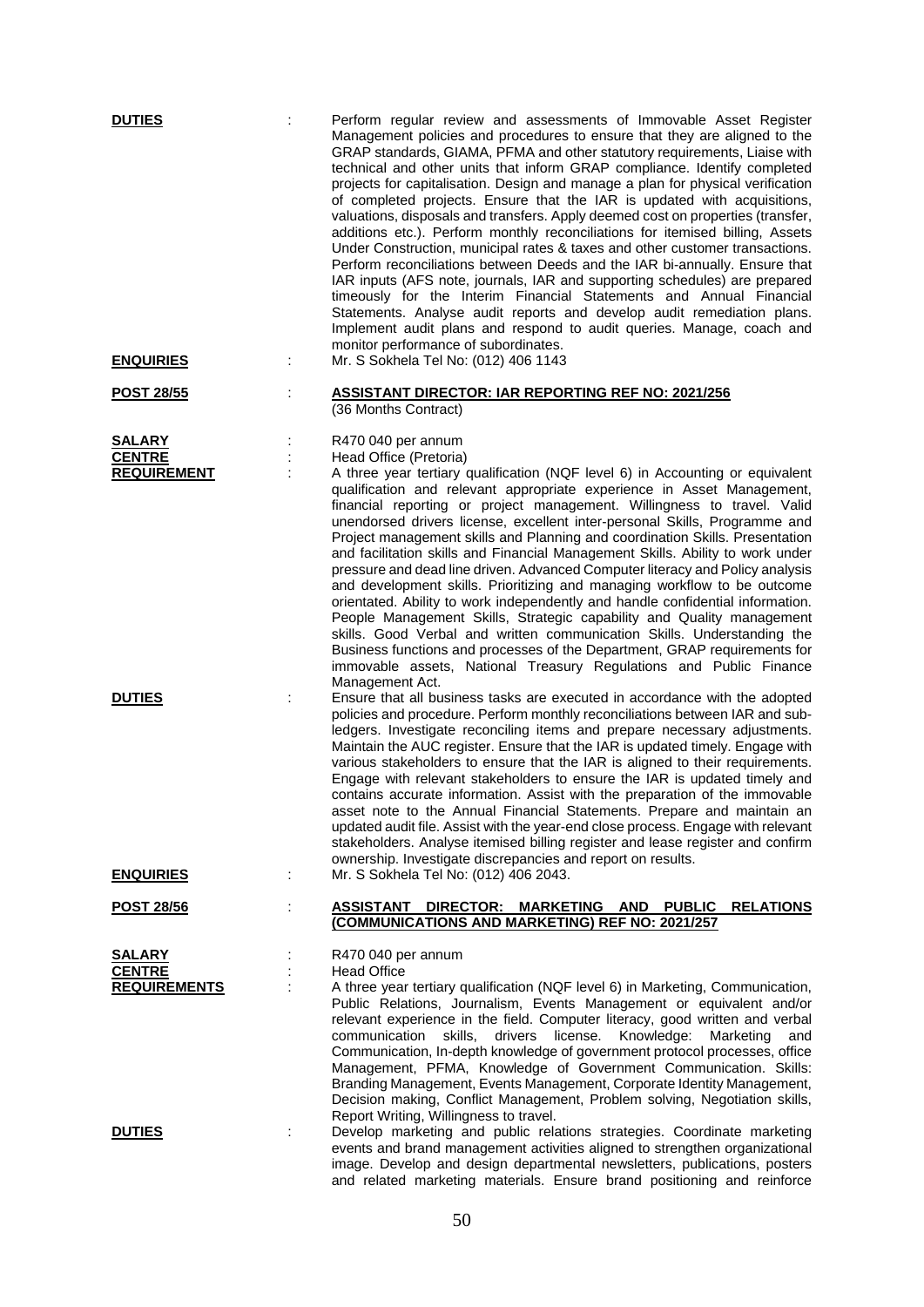|                                                       |   | relevant messages in all communication programmes. Production of branded<br>promotional/and marketing materials. Plan and execute advertising<br>campaigns. Render the distribution services of branded promotional/marketing<br>materials. Run exhibitions and manage exhibition materials. Manage corporate<br>identity campaigns. Compile reports and budget inputs for communication<br>projects. Liaise and promote relations with relevant stakeholders regarding<br>communication services.                                                                                                                                                                                                                                                                                                                                                                                                                                                                                                                                                                                                                                                                                           |
|-------------------------------------------------------|---|----------------------------------------------------------------------------------------------------------------------------------------------------------------------------------------------------------------------------------------------------------------------------------------------------------------------------------------------------------------------------------------------------------------------------------------------------------------------------------------------------------------------------------------------------------------------------------------------------------------------------------------------------------------------------------------------------------------------------------------------------------------------------------------------------------------------------------------------------------------------------------------------------------------------------------------------------------------------------------------------------------------------------------------------------------------------------------------------------------------------------------------------------------------------------------------------|
| <b>ENQUIRIES</b>                                      | ÷ | Ms. L Nemavhidi, Tel No: (012) 406 1838                                                                                                                                                                                                                                                                                                                                                                                                                                                                                                                                                                                                                                                                                                                                                                                                                                                                                                                                                                                                                                                                                                                                                      |
| <u>POST 28/57</u>                                     |   | <b>ASSISTANT DIRECTOR: REGIONAL SECURITY MANAGEMENT REF NO:</b><br>2021/258                                                                                                                                                                                                                                                                                                                                                                                                                                                                                                                                                                                                                                                                                                                                                                                                                                                                                                                                                                                                                                                                                                                  |
| SALARY<br><b>CENTRE</b><br><b>REQUIREMENTS</b>        |   | R470 040 per annum<br>Durban Regional Office<br>A three year tertiary qualification (NQF level 6) in Security Management/Social<br>Sciences/Criminal Justice and intensive relevant working experience, SSA<br>Security Advisors course will be an added advantage. Knowledge: The SSA<br>environment will be an added advantage, Familiarity with the Minimum<br>Information Security Standards, OHSA, Protection of Information Act, Access<br>to Public Premises and Vehicles Act, Promotion of Access to Information Act,<br>National Archives Act, IT, National Vetting Policies, Familiarity with, but ideally<br>formal training, in the practice and principles on the execution of general<br>security and security project management. Recommendations: The ability to<br>work independently, analyse problem areas and initiate corrective measures,<br>Experience in policy development, A valid driver's license and willingness to<br>travel on a regular basis, Good communication skills at all levels, Good writing<br>and analytical skills regarding submissions and briefing notes, The ability to<br>make presentations on security matters. Project management skills. |
| <b>DUTIES</b>                                         |   | Assist in the management of the total security function of the region (personnel,<br>document, communication, physical, computer security, and contingency<br>planning and security awareness). Implement the departmental security policy<br>and the development of procedural guidelines in the Region. Evaluate and<br>optimise the implementation of appropriate security measures and procedures<br>with the assistance of Head Office. Develop and implement training and<br>awareness programmes with the assistance of Head Office. Interact with<br>security-related and relevant authorities, ie SSA Agency, South African Police<br>Services, Comsec, Manage the capacity of Security Management, with the<br>assistance of the Head Office and SSA Provincial Office.                                                                                                                                                                                                                                                                                                                                                                                                            |
| <b>ENQUIRIES</b>                                      |   | Mr. TE Phungula Tel No: (031) 314 7026                                                                                                                                                                                                                                                                                                                                                                                                                                                                                                                                                                                                                                                                                                                                                                                                                                                                                                                                                                                                                                                                                                                                                       |
| <b>POST 28/58</b>                                     |   | ASSISTANT DIRECTOR: OCCUPATIONAL HEALTH & SAFETY OFFICER:<br><b>ELECTRICAL / BUILDING / MECHANICAL REF NO: 2021/259</b>                                                                                                                                                                                                                                                                                                                                                                                                                                                                                                                                                                                                                                                                                                                                                                                                                                                                                                                                                                                                                                                                      |
| <u>SALARY</u><br><b>CENTRE</b><br><b>REQUIREMENTS</b> |   | R470 040 per annum<br>Cape Town Regional Office<br>A three year tertiary qualification (NQF level 6) in Electrical Engineering and<br>appropriate work experience. Relevant experience in construction or built<br>environment, Project management, Safety Management. Registered with<br>recognized Institutions. Knowledge: Occupational Health and Safety Act,<br>National Building Regulations, SANS 10142-1:2006, SANS Standards, Other<br>relevant Acts and Regulations. Skill: Computer Literacy, Planning and<br>Organizing, Presentation, Conflict management, Writing. Drivers' license.<br>Prepared to travel. Willing to adapt to working schedule in accordance with<br>office requirements.                                                                                                                                                                                                                                                                                                                                                                                                                                                                                    |
| <b>DUTIES</b>                                         | ÷ | Ensure and facilitate Occupational Health and Safety compliance at work<br>places: Evaluate the workplaces (State and Leased buildings). Facilitate the<br>issuing of compliance certificates (CC). Ensure Boilers, Incinerators, Lifts, Sub-<br>Stations, Mini sub-station, Transformers, Switch Gears, Sewage Plant are safe<br>and without risk. Conduct incident investigations for recommendations. Check<br>and verify tender documents for the inclusion of H&S Specification. Approve<br>and ensure each Contractors H&S Plan is maintained on construction site.<br>Undertake inspections to ensure compliance to applicable standards. Enforce<br>such measures as may be necessary for interest of health and safety. Facilitate<br>in-house training on OHSA: Ensure execution of fire drills in the Region.<br>Provide support when emergencies arise and prepare incident report. Monitor<br>utilization and training of first aid, firefighting, health and safety representatives.<br>Facilitate Compliance with legal requirements in the Region: Promote                                                                                                                   |

51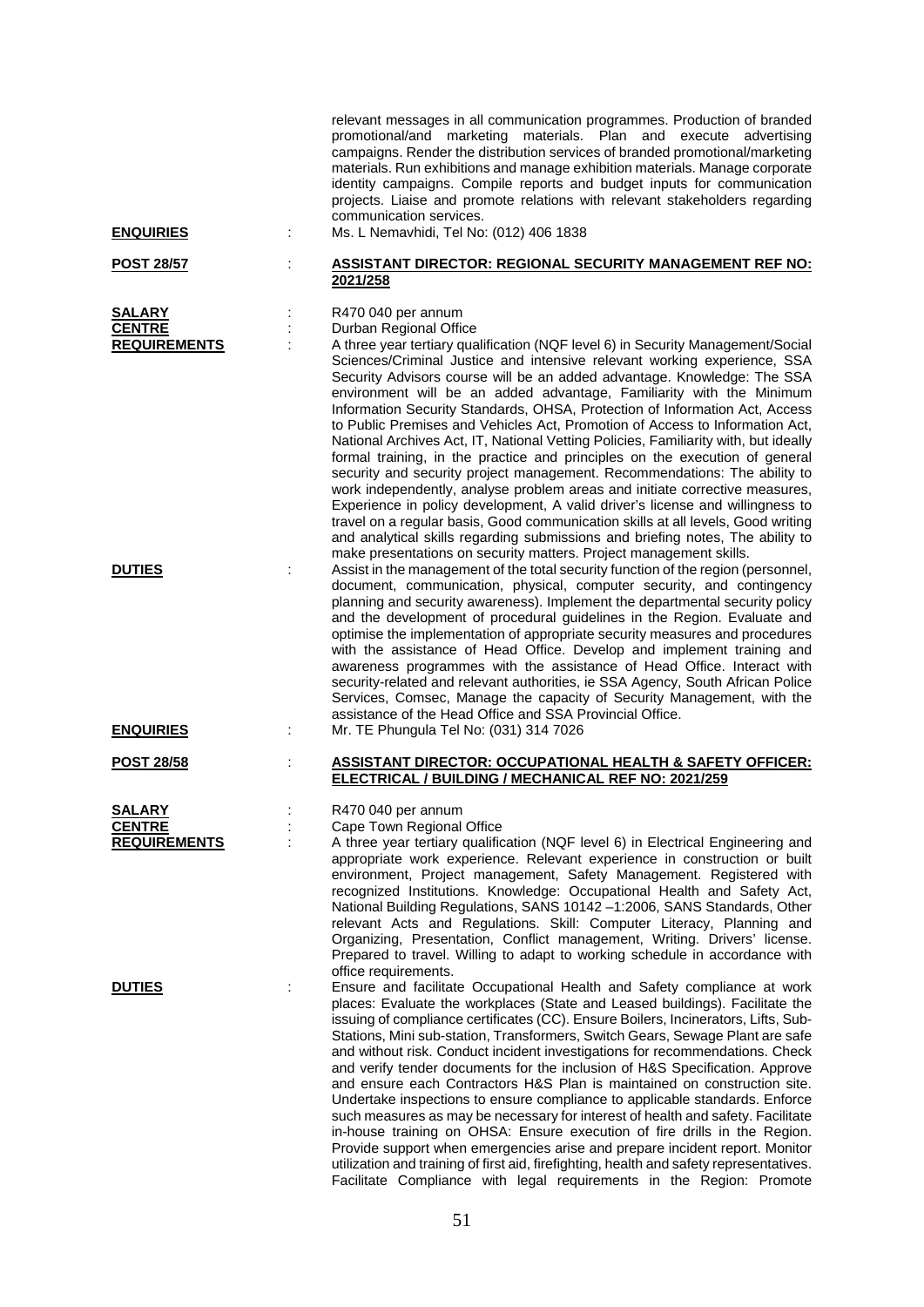| <b>ENQUIRIES</b>                                      | awareness on OHS related issues. Participate and coordinate H&S committee<br>meetings. Consolidate and submit monthly and quarterly inspection reports<br>with recommendations.<br>Ms. T Kolele Tel No: (021) 402 2063                                                                                                                                                                                                                                                                                                                                                                                                                                                                                                                                                                                                                                                                                                                                                                                                                                                                                                                                                                                                                                                                                                                                                                       |
|-------------------------------------------------------|----------------------------------------------------------------------------------------------------------------------------------------------------------------------------------------------------------------------------------------------------------------------------------------------------------------------------------------------------------------------------------------------------------------------------------------------------------------------------------------------------------------------------------------------------------------------------------------------------------------------------------------------------------------------------------------------------------------------------------------------------------------------------------------------------------------------------------------------------------------------------------------------------------------------------------------------------------------------------------------------------------------------------------------------------------------------------------------------------------------------------------------------------------------------------------------------------------------------------------------------------------------------------------------------------------------------------------------------------------------------------------------------|
| <u>POST 28/59</u>                                     | <b>ASSISTANT DIRECTOR: INTERNAL AUDIT REF NO: 2021/260</b>                                                                                                                                                                                                                                                                                                                                                                                                                                                                                                                                                                                                                                                                                                                                                                                                                                                                                                                                                                                                                                                                                                                                                                                                                                                                                                                                   |
| <b>SALARY</b><br><b>CENTRE</b><br><b>REQUIREMENTS</b> | R376 596 per annum<br>Mthatha Regional Office<br>A three year tertiary qualification (NQF level 6) in internal Auditing or Financial<br>Accounting, Internal Audit Technician (IAT) plus appropriate experience in<br>internal auditing. Professional Internal Auditor (PIA), and Certified Internal<br>Auditor (CIA) will be added advantages. A valid Drivers' license. Must be<br>prepared to travel. Registration with the Institute for Internal Auditors.<br>Knowledge in Standards for Professional Practice of Internal Auditing;<br>Treasury Regulations; Public Finance Management Act; Institute of Internal<br>Auditors Code of Ethics; Phases of internal audit process; Departmental<br>business systems and processes; Departmental policies and procedures; Best<br>practices regarding systems of risk management, internal control and<br>governance processes and Accounting standards. Skills: Proficient computer<br>literacy; advanced communication (verbal and written); Computer literacy;<br>Project management; Report writing. Ability to assess and analyse information<br>and make relevant finding. Conflict management. Ability to work under stressful<br>situations and against deadlines. Ability to communicate at all levels. Expected<br>to work overtime. Must be prepared to disclose impairments to their                                           |
| <b>DUTIES</b>                                         | independence or objectivity. Security clearance.<br>The effective undertaking of audit programmes regarding risk management,<br>internal control and governance processes- ensure audit programme steps;<br>supervise audit fieldwork and collect relevant, sufficient and useful audit<br>evidence; assess and evaluate audit evidence; The provision of undertaking<br>the administrative functions of Internal Audit component - ensure co-ordination<br>in the administration of the office; ensure adequate resources for the office;<br>manage office management systems; The provision of compliance review<br>regarding policies, plans, procedures, legislation and regulations- review<br>systems established to ensure compliance; confirm the existence and use of<br>the asset register; verify the physical existence of the assets; utilise appropriate<br>audit procedures in verifying the assets; Supervise employees to ensure an<br>effective service delivery: General supervision of employees; Allocate duties<br>and perform quality control on the work delivered by supervisees; Advice and<br>lead supervisees with regard to all aspects of the work; Manage performance,<br>conduct and discipline of supervisees; Ensure that all supervisees are trained<br>and developed to be able to deliver work of the required standard efficiently<br>and effectively. |
| <b>ENQUIRIES</b>                                      | Mr. L Gayiya Tel No: (081) 035 0267                                                                                                                                                                                                                                                                                                                                                                                                                                                                                                                                                                                                                                                                                                                                                                                                                                                                                                                                                                                                                                                                                                                                                                                                                                                                                                                                                          |
| <b>POST 28/60</b>                                     | <b>ASSISTANT DIRECTOR: SCM LOGISTICS REF NO: 2021/261</b>                                                                                                                                                                                                                                                                                                                                                                                                                                                                                                                                                                                                                                                                                                                                                                                                                                                                                                                                                                                                                                                                                                                                                                                                                                                                                                                                    |
| <b>SALARY</b><br><b>CENTRE</b><br><b>REQUIREMENTS</b> | R376 596 per annum<br>Johannesburg Regional Office<br>A three year tertiary qualification (NQF level 6) in Supply Chain Management,<br>Finance, Procurement, Bachelor of Arts or related as recognized SAQA with<br>appropriate relevant experience in Supply Chain Management and<br>procurement management. Related Supply Chain experience at Supervisory<br>level and knowledge of Database management; monitoring and evaluation<br>Theory, methodology and systems; supply chain management; procurement<br>Management. Thorough knowledge and understanding of government<br>procurement Systems and relevant legislation; supply chain management;<br>management of Databases; built environment industry; monitoring and<br>evaluation theory and Methodology; monitoring and evaluation 63 systems.<br>Skills: Good verbal and written Skills; basic numeracy; advanced interpersonal<br>and diplomacy skills and problem Solving Skills. Willing to adapt work schedule<br>in accordance with office requirements.                                                                                                                                                                                                                                                                                                                                                                |
| <b>DUTIES</b>                                         | Coordinate and review the processing of requisitions for goods and services.<br>Receive a Requisition and process requisition. Coordinate the placement of<br>orders for goods and Services. Place an Order for the service in the case of a<br>service required. Order and acquire goods if not a Store item or the item is not<br>in stock. Coordinate the safekeeping and distribution of Goods-: Receive and                                                                                                                                                                                                                                                                                                                                                                                                                                                                                                                                                                                                                                                                                                                                                                                                                                                                                                                                                                             |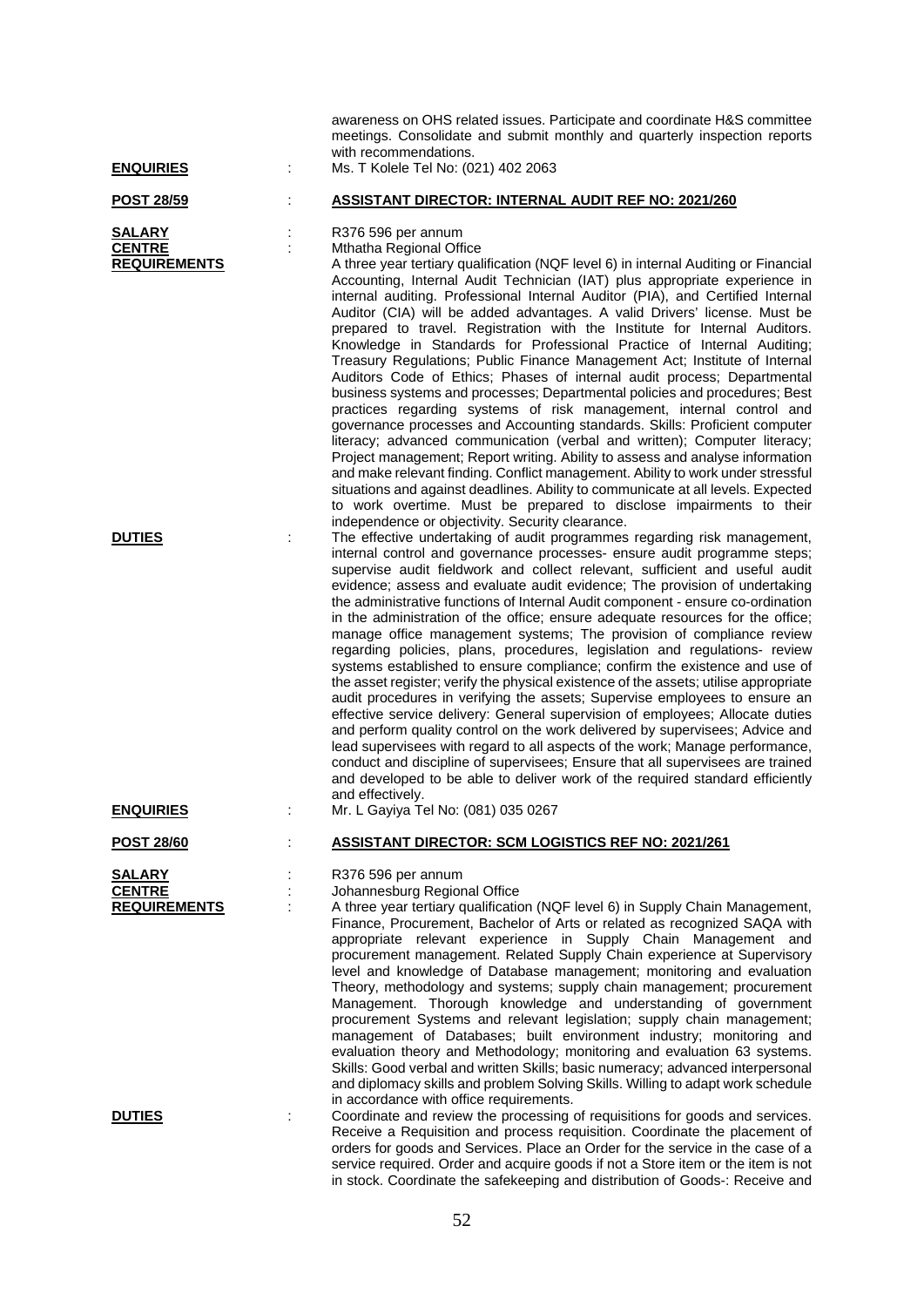check goods. Capture goods on relevant LOGIS system. Return Damaged incorrect and substandard goods. Issue goods as required. Preparation and Collation of payment documents. Manage travel, transport and archive related Provide 24 hour service relating to travel; undertake budget planning activities and Expenditure Of visits abroad; manage the vehicle fleet; manage subsidized transport; source Suppliers and services; implement, maintain and monitor related policies and Procedures; manage key accounts; ensure the processing of monthly invoices on LOGIS; Manage Registry and records including archives; ensure efficient Supervise employees to ensure an effective logistics management services and undertake All administrative functions required with regard to financial and HR administration: General supervision of employees. Allocate duties and perform quality control on the Work delivered by supervisees. Advice and lead supervisees with regard to all aspects of the work. Manage Performance, conduct and discipline of supervisees. Ensure that all supervisees are trained and developed to be able to deliver work of the required standard efficiently and effectively. Develop, implement and monitor work systems and processes to ensure Efficient and effective functioning. **ENQUIRIES** : Mr. V.G Msimango Tel No: (011) 713 6251

#### **POST 28/61** : **ASSISTANT DIRECTOR: ACQUISITION – GOODS AND SERVICES REF NO: 2021/262**

**SALARY** : R376 596 per annum<br> **CENTRE** : Head Office (Pretoria) **CENTRE** : Head Office (Pretoria)<br> **REQUIREMENTS** : A three year tertiary of

A three year tertiary qualification (NQF level 6) in Supply Chain Management/ Purchasing Management/ Public Management/ Logistics Management and relevant years' experience in Procurement / Supply Chain Management. Experience in Goods and Services Procurement will be an added advantage. Knowledge of Supply Chain Management Framework, procurement related legislation and regulations, including the Public Finance Management Act, Code of Conduct for Supply Chain Management Practitioners, Treasury Regulations and Preferential Procurement Policy Framework Act, National Treasury Practice Notes and Guides. Understanding of government procurement systems and processes within the Goods and Services environment. Good verbal and written communication skills, the ability to manage confidential information, advanced interpersonal and negotiation skills, problem solving skills, decision making skills and computer literacy are critical competency areas. The ability to work and deliver under pressure and within tight time frames is essential.

**DUTIES** : Manage, execute, facilitate, support supervise, and performance manage the following SCM functions - Demand: Conduct needs assessments by collecting and analyzing relevant data, categorizing commodities and confirming availability of funds, Coordinate and collate business/line functions' and Regional inputs for procurement plans, Conduct a market and industry analysis, Identify/implement preference points system and appropriate goals per commodity in terms of preferential procurement policy objectives, Oversee; coordinate and advise on the process of drafting specifications/terms of reference and special conditions of contract. Acquisitions: ensure that the bid/quotation processes are compliant and fully executed within the requisite legislative and regulatory frameworks and stipulations. Determine the effectiveness of the implementation of the Devolution system. Facilitate the invitation process of quotations from the suppliers on the database using the correct evaluation methods. Oversee utilization of CSD in quotation processes. Implement measures to eliminate fraud and corruption within SCM. Implement measures to eliminate fraud and corruption within SCM. Render support to Head office and regional offices on Devolution System regularly SCM Performance Reporting: Consolidate monthly Head Office and Regional Offices' inputs to produce SCM performance reports against the Annual Performance Plan, Collate data; prepare reports and presentations for management use, Monitor and report on BBBEE/Preferential Procurement spending in terms of the Department's targets and report on a weekly/monthly basis on performance against the Procurement Plan. Risk Management: participate, support and provide assistance in the conduct of the annual SCM Risk Assessment and development of the SCM risk universe, response plan and quarterly strategic/operational risk reports. Regularity Audit Support: Coordinate Internal and External Audit engagement processes, steer the SCM response process and provide analysis of audit queries, management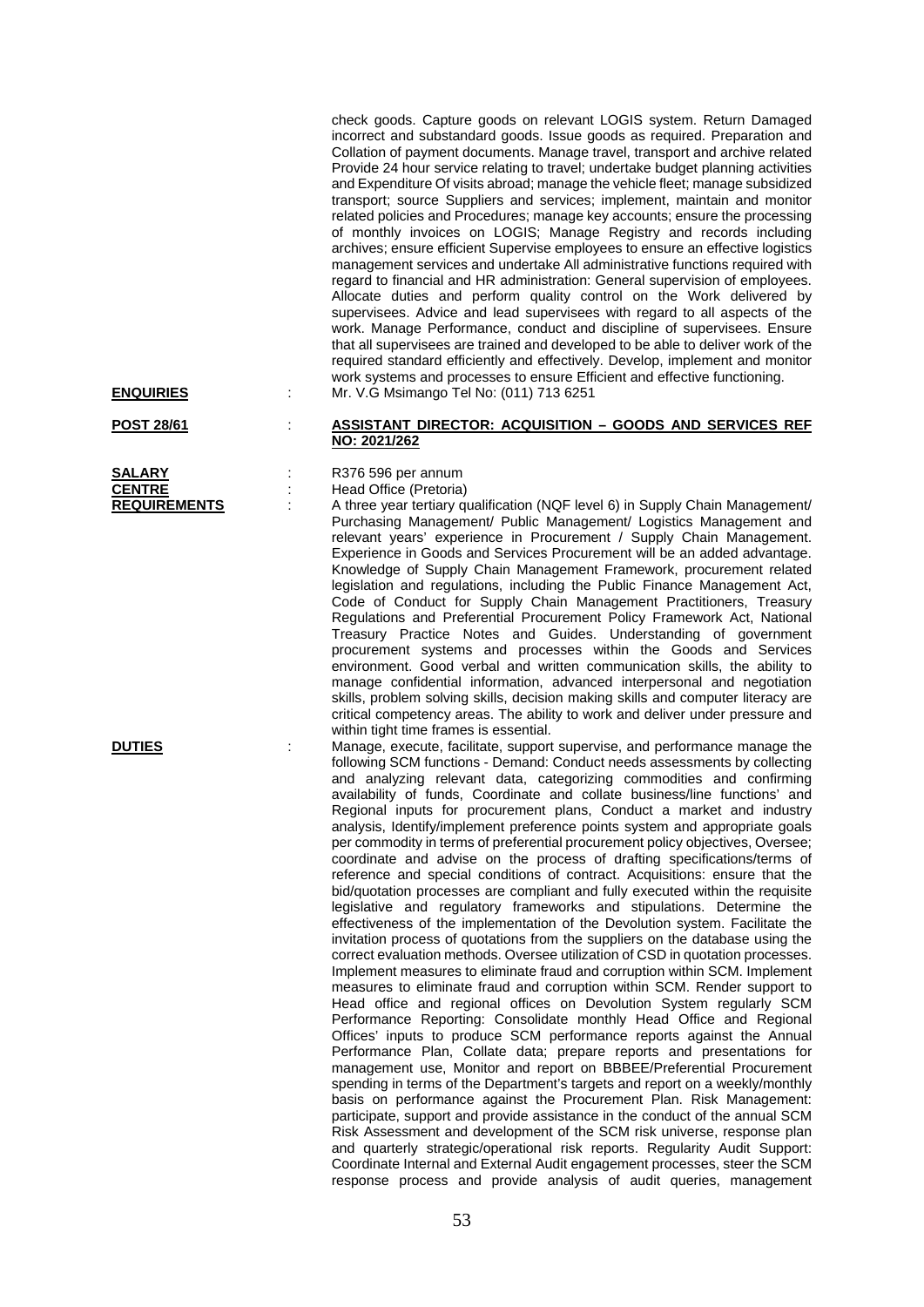| <b>SALARY</b>       |
|---------------------|
| <b>CENTRE</b>       |
| <b>REQUIREMENTS</b> |

responses and Audit conclusions. Ensure timeous reporting to Treasury and Auditor General (AG). Perform any other assigned duties in relation to the implementation of the Supply Chain Management system of the PMTE/DPWI. **ENQUIRIES** : Mr. X Makhonco Tel No: (012) 406 1760

#### **POST 28/62** : **SENIOR ADMINISTRATION OFFICER: ACQUISITION – INFRASTRUCTURE REF NO: 2021/263 (X2 POSTS)**

**SALARY** : R316 791 per annum **CENTRE :** Head Office (Pretoria)

**REPUIREM:** A three years tertiary qualification (NQF level 6) in Supply Chain Management/ Purchasing Management/ Business Management/ Economics/ Finance / Administration / Management Sciences. Minimum 3 years relevant experience in Procurement / Supply Chain Management. Experience in Construction or Infrastructure Procurement will be an added advantage. Knowledge of Supply Chain Management Framework, procurement related legislation and regulations, including the Public Finance Management Act, Code of Conduct for Supply Chain Management Practitioners, Treasury Regulations and Preferential Procurement Policy Framework Act, CIDB Act, CIDB Regulations and CIDB Practice Notes and Guides. Understanding of government procurement systems and processes within the built environment is essential. Good verbal and written communication skills, the ability to manage confidential information, advanced interpersonal and negotiation skills, problem solving skills, decision making skills and computer literacy are critical competency areas. The ability to work and deliver under pressure and within tight time frames is essential.

**DUTIES Execute, facilitate, support supervise, and performance manage the following** SCM functions - Demand: Conduct needs assessments by collecting and analyzing relevant data, categorizing commodities and confirming availability of funds, Coordinate and collate business/line functions' and Regional inputs for procurement plans, Conduct a market and industry analysis, Identify/implement preference points system and appropriate goals per commodity in terms of preferential procurement policy objectives, Oversee; coordinate and advise on the process of drafting specifications/terms of reference and special conditions of contract. Acquisitions: ensure that the bid/quotation processes are compliant and fully executed within the requisite legislative and regulatory frameworks and stipulations. Provide and account for SCM administrative and technical support to ALL Bid Committees, systems and related structures. Ensure that procurement source documents are verified, standard bidding documents are compiled, captured and authorized in accordance with departmental policies and procedures and compliant with applicable legislative requirements, SCM Performance Reporting: Consolidate monthly Head Office and Regional Offices' inputs to produce SCM performance reports against the Annual Performance Plan, Collate data; prepare reports and presentations for management use, Monitor and report on BBBEE/Preferential Procurement spending in terms of the Department's targets and report on a weekly/monthly basis on performance against the Procurement Plan. Risk Management: participate, support and provide assistance in the conduct of the annual SCM Risk Assessment and development of the SCM risk universe, response plan and quarterly strategic/operational risk reports. Regularity Audit Support: Coordinate Internal and External Audit engagement processes, steer the SCM response process and provide analysis of audit queries, management responses and Audit conclusions. Ensure timeous reporting to Treasury and Auditor General (AG). Perform any other assigned duties in relation to the implementation of the Supply Chain Management system of the PMTE/DPWI. **ENQUIRIES** : Mr. K Magano/Mr. V Baliso Tel No: (012) 406 1034/012 406 1540

with relevant experience. PLUS the following key competencies: Knowledge of

## **POST 28/63** : **SENIOR ADMIN OFFICER: LOGISTICS (TRAVEL CONTRACT MANAGEMENT) LOGISTICAL SERVICES REF NO: 2021/264**

| <b>SALARY</b>       | R316 791 per annum                                                         |
|---------------------|----------------------------------------------------------------------------|
| <b>CENTRE</b>       | Head Office (Pretoria)                                                     |
| <b>REQUIREMENTS</b> | A three year tertiary qualification (NQF level 6) in Business Management,  |
|                     | Business Administration, Public Administration, Finance, Commerce, Law,    |
|                     | Tourism, Logistics or Supply Chain Management or equivalent qualification; |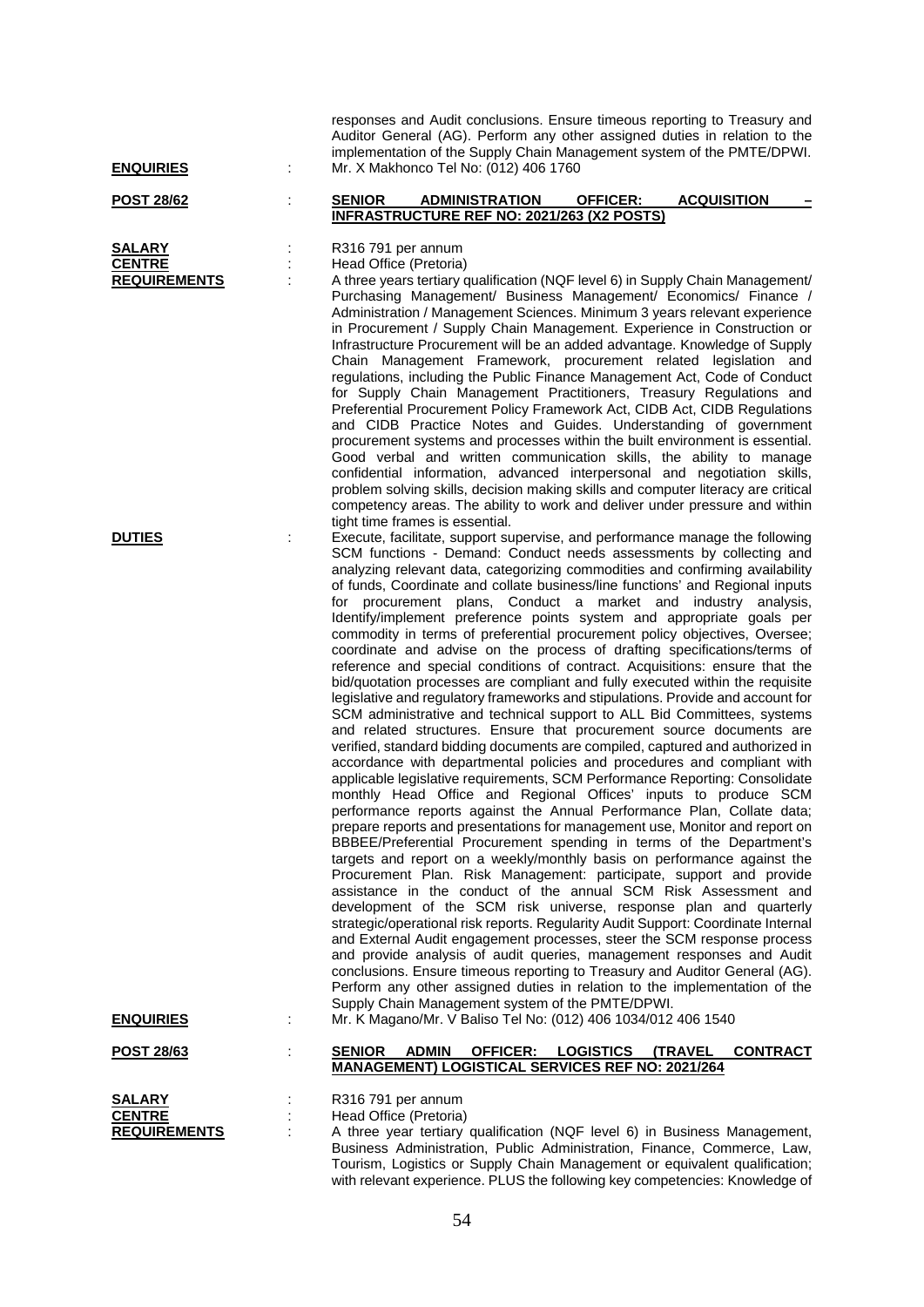| <b>DUTIES</b>                                         |   | Supply Chain Management processes, PPPFA, Preferential Procurement<br>Regulations, SCM Treasury Practice Notes Public Finance Management Act,<br>Treasury Regulation and other relevant prescripts, Knowledge of the various<br>forms of contracts within the SCM environment Decision making, Computer<br>skills, Problem solving, Writing, Reporting & Presentation skills. Ability to<br>engage with service providers on matters related to contract and<br>management/administration of contracts in relation to general goods or<br>services, highly motivated & ability to work under pressure. Proven track record<br>of having had participated in contract management and administration. Must<br>be in possession of a valid driver's license.<br>Develop, manage processes and oversee travel contract management unit.<br>Compliance and contract monitoring, contract register, evaluation of supplier<br>performance, conclusion of contract and corrective measures. Timely and<br>relevant contract administration relationship management between suppliers<br>and Department. Performance management of suppliers, effect collection,<br>incentives and penalties on non-performance. Recognition of contractual<br>obligations in the annual financial statements. Verify compliance and<br>authenticity of travel request. Verify compliance on all travel request before<br>issuing travel orders. Liaising with internal and external clients regarding travel<br>issues. Ensure adherence to the policy. Certify the correctness of attached<br>documents to the Travel forms. Ensuring that correct Budget codes on travel<br>forms are verified to allow accurate spending on budget for travelling.<br>Management of reports, compile submissions and memorandums. Implement<br>travel policy, training of internal and external clients on travel related matters,<br>training of Regions for travel matters. Conduct Monthly meetings with<br>suppliers. Ensure safekeeping all documents and records related to travel.<br>Liaise with clients regarding travel. Assist with resolution of internal and<br>external audit queries. Administer all human resource related matters in the<br>section |
|-------------------------------------------------------|---|----------------------------------------------------------------------------------------------------------------------------------------------------------------------------------------------------------------------------------------------------------------------------------------------------------------------------------------------------------------------------------------------------------------------------------------------------------------------------------------------------------------------------------------------------------------------------------------------------------------------------------------------------------------------------------------------------------------------------------------------------------------------------------------------------------------------------------------------------------------------------------------------------------------------------------------------------------------------------------------------------------------------------------------------------------------------------------------------------------------------------------------------------------------------------------------------------------------------------------------------------------------------------------------------------------------------------------------------------------------------------------------------------------------------------------------------------------------------------------------------------------------------------------------------------------------------------------------------------------------------------------------------------------------------------------------------------------------------------------------------------------------------------------------------------------------------------------------------------------------------------------------------------------------------------------------------------------------------------------------------------------------------------------------------------------------------------------------------------------------------------------------------------------------------------------------------------------------------------------|
| <b>ENQUIRIES</b>                                      | t | Ms. N Zama, Tel No: (012) 406 1756                                                                                                                                                                                                                                                                                                                                                                                                                                                                                                                                                                                                                                                                                                                                                                                                                                                                                                                                                                                                                                                                                                                                                                                                                                                                                                                                                                                                                                                                                                                                                                                                                                                                                                                                                                                                                                                                                                                                                                                                                                                                                                                                                                                               |
| <b>POST 28/64</b>                                     |   | <b>SENIOR ADMIN OFFICER: IAR GIS REF NO: 2021/265</b><br>(36 Months Contract)                                                                                                                                                                                                                                                                                                                                                                                                                                                                                                                                                                                                                                                                                                                                                                                                                                                                                                                                                                                                                                                                                                                                                                                                                                                                                                                                                                                                                                                                                                                                                                                                                                                                                                                                                                                                                                                                                                                                                                                                                                                                                                                                                    |
| <b>SALARY</b><br><b>CENTRE</b><br><b>REQUIREMENTS</b> |   | R316 791 per annum<br>Head Office (Pretoria)<br>A three year relevant tertiary qualification (NQF Level 6) in Geography,<br>Science, Information Technology and Property Management. Registration with<br>PLATO as a GISc Professional will be an added advantage. Appropriate<br>relevant years' experience in Geographic Information Systems and Asset<br>Management. Experience in State land administration and verification of<br>immovable assets will be an added advantage. Valid driver's License.<br>Computer literacy. Decision making skills. Negotiation skills. Excellent inter-<br>personal skills and Communication skills. Good Verbal and written<br>communication Skills. Ability to work under pressure and deadline driven.                                                                                                                                                                                                                                                                                                                                                                                                                                                                                                                                                                                                                                                                                                                                                                                                                                                                                                                                                                                                                                                                                                                                                                                                                                                                                                                                                                                                                                                                                 |
| <b>DUTIES</b>                                         |   | Geographical referencing of administrative geographical data: Analysis, geo-<br>coding, editing of land data. Investigate, localize and spatially link the cadastral<br>data to the IAR. Manage the process of capturing and digitizing of building foot<br>prints to support field verification processes. Build effective partnerships with<br>internal and external stakeholders. Research and document suitable GIS<br>concepts to assist in enhanced workflows. Assist Assistant Director in defining<br>and controlling spatial data on the Immovable Asset Register database.<br>Maintain alpha-numeric data structures to ensure data links with spatial data.                                                                                                                                                                                                                                                                                                                                                                                                                                                                                                                                                                                                                                                                                                                                                                                                                                                                                                                                                                                                                                                                                                                                                                                                                                                                                                                                                                                                                                                                                                                                                           |
| <b>ENQUIRIES</b>                                      |   | Mr. M Chauke Tel No: (012) 406 1144                                                                                                                                                                                                                                                                                                                                                                                                                                                                                                                                                                                                                                                                                                                                                                                                                                                                                                                                                                                                                                                                                                                                                                                                                                                                                                                                                                                                                                                                                                                                                                                                                                                                                                                                                                                                                                                                                                                                                                                                                                                                                                                                                                                              |
| <b>POST 28/65</b>                                     |   | <b>ADMINISTRATION OFFICER: PROJECTS REF NO: 2021/266</b>                                                                                                                                                                                                                                                                                                                                                                                                                                                                                                                                                                                                                                                                                                                                                                                                                                                                                                                                                                                                                                                                                                                                                                                                                                                                                                                                                                                                                                                                                                                                                                                                                                                                                                                                                                                                                                                                                                                                                                                                                                                                                                                                                                         |
| <b>SALARY</b><br><b>CENTRE</b><br><b>REQUIREMENTS</b> |   | R257 508 per annum<br>Durban Regional Office<br>qualification<br>three<br>year<br>tertiary<br>(NQF<br>level<br>6)<br><b>Public</b><br>A<br>in<br>Management/Administration with relevant experience in the following areas:<br>fully conversant in the Microsoft Office suite, complemented by a proven ability<br>to type own reports of a high quality, experience in WCS, excellent<br>communication skills (both verbal and written), sense of urgency and drive,<br>outstanding organisational skills and the ability to work with figures, team<br>player who will assist Project Managers and Engineers with various                                                                                                                                                                                                                                                                                                                                                                                                                                                                                                                                                                                                                                                                                                                                                                                                                                                                                                                                                                                                                                                                                                                                                                                                                                                                                                                                                                                                                                                                                                                                                                                                      |

administrative duties in projects, good interpersonal skills, ability to multi-skill,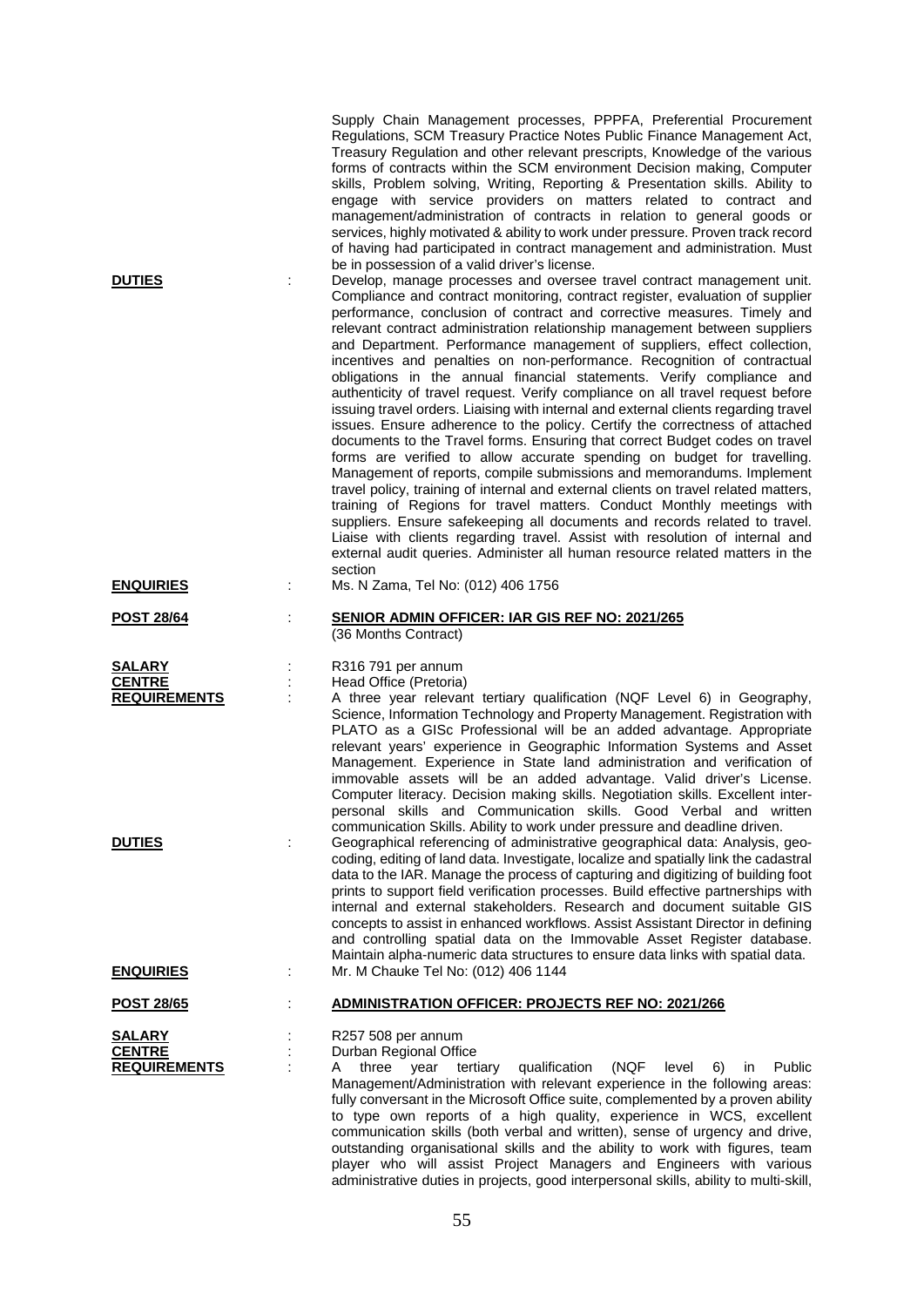| <b>DUTIES</b><br><b>ENQUIRIES</b>                     |   | attend section meetings and take minutes. Computer literacy (MS Word,<br>PowerPoint, and Excel & Outlook), Ability to work independently. Knowledge<br>and understanding of Government administration procedures.<br>Render office assistance in projects. Prepare progress payments to service<br>providers. Make travel and accommodation arrangements. Compile<br>subsistence and travel claims. Assist with the vesting of state property. Assist<br>with the updating of the Property Management Information System (PMIS)<br>Attend to land administration queries. Type letters, minutes of the meetings<br>and general typing. Compile and maintain monthly reporting systems. Perform<br>general administration work in the section, photocopies and filing.<br>Mr. KB Mbhele, Tel No: (031) 314 7163                                                  |
|-------------------------------------------------------|---|-----------------------------------------------------------------------------------------------------------------------------------------------------------------------------------------------------------------------------------------------------------------------------------------------------------------------------------------------------------------------------------------------------------------------------------------------------------------------------------------------------------------------------------------------------------------------------------------------------------------------------------------------------------------------------------------------------------------------------------------------------------------------------------------------------------------------------------------------------------------|
| <b>POST 28/66</b>                                     |   | <b>ADMIN OFFICER: IMMOVABLE ASSET REGISTER REF NO: 2021/267</b>                                                                                                                                                                                                                                                                                                                                                                                                                                                                                                                                                                                                                                                                                                                                                                                                 |
| <b>SALARY</b><br><b>CENTRE</b><br><b>REQUIREMENTS</b> | ÷ | R257 508 per annum<br>Johannesburg Regional Office<br>A three year tertiary qualification (NQF Level 6) in Property Management; Real<br>Estate, Town & Regional Planning, Accounting, Bachelor of Commerce.<br>Experience in State land administration and verification of immovable assets<br>(land and buildings) will be an added advantage. Valid drivers License.<br>Computer literacy. Decision making skills. Negotiation skills. Excellent inter-<br>personal skills and Communication skills. Good Verbal and written<br>communication Skills. Ability to work under pressure and deadline driven.                                                                                                                                                                                                                                                     |
| <b>DUTIES</b>                                         |   | General administrative responsibilities and functions to support the Deputy<br>Director: Immovable Asset Register. Assist the Deputy Director with monitoring<br>tasks during the implementation phase of various Immovable Asset Register<br>projects. Administer the performance of physical verification activities to<br>provide status information around the existence and condition of all Immovable<br>Assets in the register. Monitor that all improvements to state property are<br>appropriately identified and recorded in the IAR. Vesting of land parcels and<br>endorsement of title deeds under the custodianship of DPW. Verify documents<br>or information from numerous sources (Deeds Office, Surveyor-General,<br>Municipalities, etc.). Perform such other duties, appropriate to the role, as may<br>be required by the Deputy Director. |
| <b>ENQUIRIES</b>                                      | ÷ | Ms. F Khoza, Tel No: (011) 713 6079                                                                                                                                                                                                                                                                                                                                                                                                                                                                                                                                                                                                                                                                                                                                                                                                                             |
| <b>POST 28/67</b>                                     |   | ADMIN OFFICER: IMMOVABLE ASSET REGISTER REF NO: 2021/268<br>(36 Months Contract)                                                                                                                                                                                                                                                                                                                                                                                                                                                                                                                                                                                                                                                                                                                                                                                |
| <b>SALARY</b><br><b>CENTRE</b>                        |   | R257 508 per annum<br>Head Office Ref No: 2021/267 A (X1 Post)<br>Pretoria Regional Office Ref No: 2021/267 B (X1 Post)<br>Mmabatho Regional Office Ref No: 2021/267 C (X1 Post)<br>Polokwane Regional Office Ref No: 2021/267 D (X1 Post)                                                                                                                                                                                                                                                                                                                                                                                                                                                                                                                                                                                                                      |
| <b>REQUIREMENTS</b>                                   |   | Bloemfontein Regional Office Ref No: 2021/267 E (X1 Post)<br>A three year tertiary qualification (NQF level 6) in Property Management; Real<br>Estate; Town & Regional Planning, Accounting, Commerce or tertiary<br>qualification with any of the following as major subjects; Property Law / Assets<br>or Accounting. Appropriate relevant<br>Management<br>experience<br>in.<br>Property/Accounting/Immovable Asset Register Management. Experience in<br>State land administration and verification of immovable assets (land and<br>buildings) will be an added advantage. Valid driver's License. Computer<br>literacy. Decision making skills. Negotiation skills. Excellent inter-personal<br>skills and Communication skills. Good Verbal and written communication Skills.<br>Ability to work under pressure and deadline driven.                     |
| <b>DUTIES</b>                                         |   | General administrative responsibilities and functions to support the Deputy<br>Director: Immovable Asset Register. Assist the Deputy Director with monitoring<br>tasks during the implementation phase of various Immovable Asset Register<br>projects. Administer the performance of physical verification activities to<br>provide status information around the existence and condition of all Immovable<br>Assets in the register. Monitor that all improvements to state property are<br>appropriately identified and recorded in the IAR. Vesting of land parcels and<br>endorsement of title deeds under the custodianship of DPW. Verify documents<br>or information from numerous sources (Deeds Office, Surveyor-General,<br>Municipalities, etc.). Perform such other duties, appropriate to the role, as may<br>be required by the Deputy Director. |
| <b>ENQUIRIES</b>                                      |   | Mr. S Sokhela Tel No: (012) 406 1143/2043                                                                                                                                                                                                                                                                                                                                                                                                                                                                                                                                                                                                                                                                                                                                                                                                                       |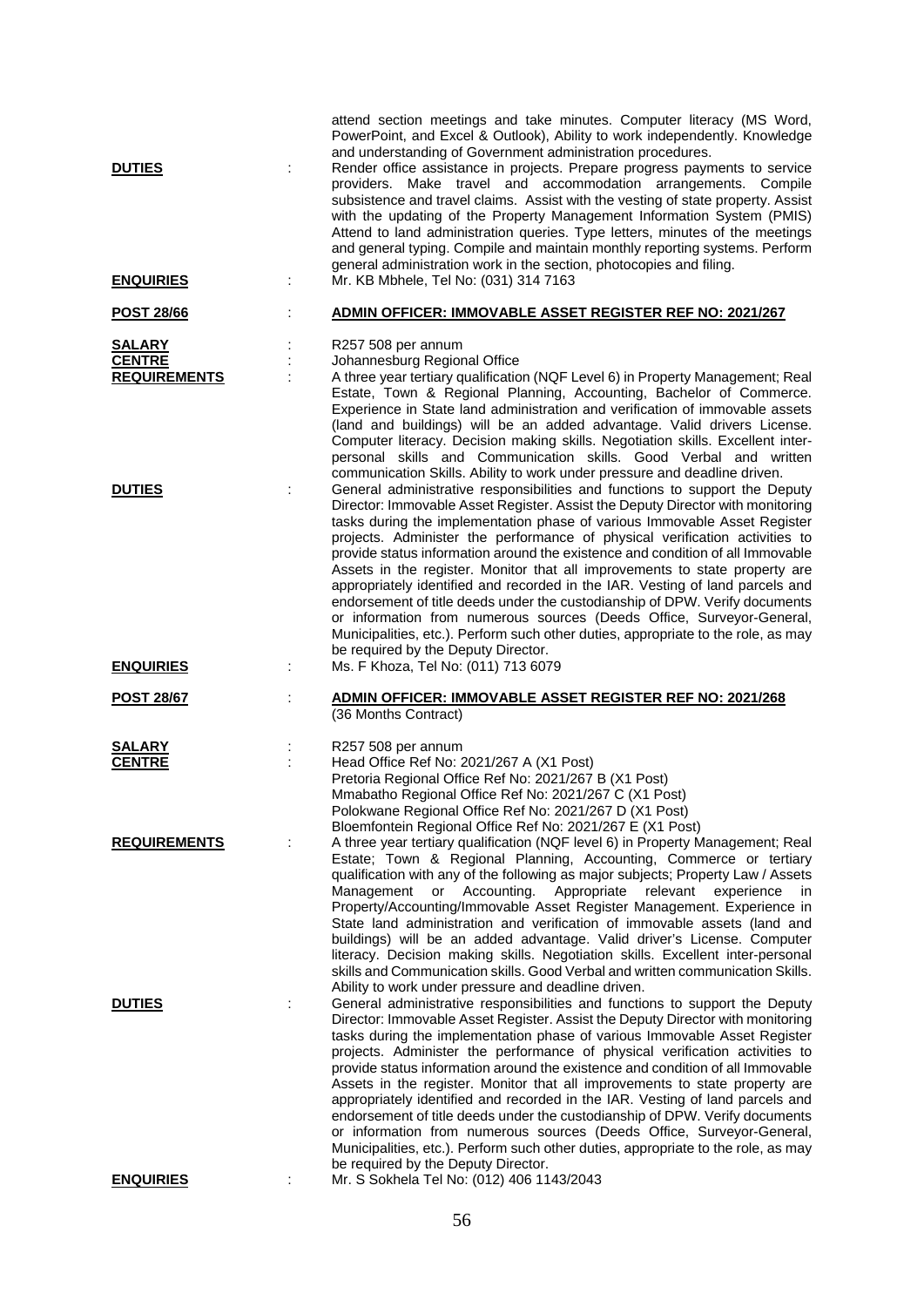| <b>APPLICATIONS</b>                                   |   | for these posts should be forwarded to: The Director-General, Department of<br>Public Works and Infrastructure, Private Bag X65, Pretoria, 0001 or Hand-<br>delivery: The CGO Building, Corner Bosman and Madiba Streets, Pretoria.                                                                                                                                                                                                                                                                                                                                                                                                                                                                                                                                                                                                                                                                                                                                                                                                                                                                                                                                                                                                                                                                                            |
|-------------------------------------------------------|---|--------------------------------------------------------------------------------------------------------------------------------------------------------------------------------------------------------------------------------------------------------------------------------------------------------------------------------------------------------------------------------------------------------------------------------------------------------------------------------------------------------------------------------------------------------------------------------------------------------------------------------------------------------------------------------------------------------------------------------------------------------------------------------------------------------------------------------------------------------------------------------------------------------------------------------------------------------------------------------------------------------------------------------------------------------------------------------------------------------------------------------------------------------------------------------------------------------------------------------------------------------------------------------------------------------------------------------|
| <b>FOR ATTENTION</b>                                  | ÷ | Ms. N.P. Mudau                                                                                                                                                                                                                                                                                                                                                                                                                                                                                                                                                                                                                                                                                                                                                                                                                                                                                                                                                                                                                                                                                                                                                                                                                                                                                                                 |
| <b>POST 28/68</b>                                     |   | STATE ACCOUNTANT: REPORTING AND RECONCILIATION (PMG AND<br><b>PAYROLL) REF NO: 2021/269</b>                                                                                                                                                                                                                                                                                                                                                                                                                                                                                                                                                                                                                                                                                                                                                                                                                                                                                                                                                                                                                                                                                                                                                                                                                                    |
| <u>SALARY</u><br><b>CENTRE</b><br><b>REQUIREMENTS</b> |   | R257 508 per annum<br>Head Office (Pretoria)<br>A three year tertiary qualification (NQF level 6) in Financial Management or<br>Accounting. Experience in financial management (PMG and Payroll<br>experience will serve as added advantage). Knowledge of the Public Finance<br>Management Act (PFMA), Treasury Regulations, General Recognised<br>Accounting Practice (GRAP), Generally Accepted Accounting Practice (GAAP)<br>and Public Service Regulation. Communication, interpersonal, sound<br>administrative and numeric skills. Analytical thinking and good planning and<br>organising skills. Ability to work under pressure, be creative, innovative and                                                                                                                                                                                                                                                                                                                                                                                                                                                                                                                                                                                                                                                          |
| <b>DUTIES</b>                                         |   | communicate at all levels.<br>Clear PMG and Payroll suspense accounts and perform monthly reconciliation<br>on a monthly basis. Clear bank and persal exceptions. Compile and capture<br>journals to clear suspense accounts. Report on suspense accounts on a<br>monthly basis. Complete the monthly bank reconciliation. Authorize<br>Telegraphic Transfer on safety net system. Request department's approved<br>funds on monthly basis. Capture banking details received from suppliers on<br>Safety Net, AS and Logis. Liaise with National Treasury and Commercial bank.<br>Submit and collect documents from National Treasury and other institutions.<br>Perform Bas and Persal reconciliation. Perform monthly, Bi-annual and annual<br>tax reconciliation                                                                                                                                                                                                                                                                                                                                                                                                                                                                                                                                                            |
| <b>ENQUIRIES</b>                                      |   | Ms. N Maimela Tel No: (012) 406 1703                                                                                                                                                                                                                                                                                                                                                                                                                                                                                                                                                                                                                                                                                                                                                                                                                                                                                                                                                                                                                                                                                                                                                                                                                                                                                           |
| <u>POST 28/69</u>                                     |   | PERSONAL ASSISTANT TO THE REGIONAL MANAGER REF NO:<br>2021/270                                                                                                                                                                                                                                                                                                                                                                                                                                                                                                                                                                                                                                                                                                                                                                                                                                                                                                                                                                                                                                                                                                                                                                                                                                                                 |
|                                                       |   |                                                                                                                                                                                                                                                                                                                                                                                                                                                                                                                                                                                                                                                                                                                                                                                                                                                                                                                                                                                                                                                                                                                                                                                                                                                                                                                                |
| <b>SALARY</b><br><b>CENTRE</b><br><b>REQUIREMENTS</b> |   | R257 508 per annum<br><b>Bloemfontein Regional Office</b><br>A three year tertiary qualification (NQF level 6) in Management Assistant,<br>Secretariat, Office management or equivalent. The ability to liaise at Senior<br>Management level and ability to work and cope under intense pressure are<br>important prerequisites. Maintain confidentiality and be able to work<br>independently, with minimum supervision. Advanced computer literacy in MS<br>office packages (MS Word, MS Excel and MS PowerPoint). Experience in<br>customer relations and client liaison, in addition, applicants must have the<br>knowledge of budgeting processes and how to apply them. Knowledge of                                                                                                                                                                                                                                                                                                                                                                                                                                                                                                                                                                                                                                     |
| <b>DUTIES</b>                                         |   | Government Procurement processes will be an advantage.<br>Manage the traffic in the office of the Regional Manager, efficient and effective<br>Human Resources, Financial administrative support, Perform the duties of<br>Regional Manager User Clerk in the office of incoming and outgoing post,<br>Maintain a filing registry in the office of the Regional Manager, Provisioning of<br>stationery and supplies, Maintaining an electronic post register for<br>management of the Regional Manager's diary, Schedule meetings and<br>telephone management, Make official travel arrangements for the Regional<br>Manager, Assist with the preparation and development of Regional Managers'<br>presentations, reports and minutes of meetings, Arrange official functions for<br>the office of the Regional Manager, Assist in the identification and development<br>of training material for the Regional Manager and organise training facilities,<br>Responsible for procurement processes within the office of the Regional<br>Manager and manage the petty cash, Assist in the development of the MTEF<br>budget of the Regional Manager and develop and maintain a monthly<br>commitment register, Ensure the security profile and classification of<br>documentation reports and information related to the office. |
| <b>ENQUIRIES</b>                                      |   | Ms. TP Zulu Tel No: (066) 419 6103                                                                                                                                                                                                                                                                                                                                                                                                                                                                                                                                                                                                                                                                                                                                                                                                                                                                                                                                                                                                                                                                                                                                                                                                                                                                                             |
| <u>POST 28/70</u>                                     |   | <b>ASSISTANT ADMINISTRATION OFFICER: WORKS MANAGER REF NO:</b><br>2021/271                                                                                                                                                                                                                                                                                                                                                                                                                                                                                                                                                                                                                                                                                                                                                                                                                                                                                                                                                                                                                                                                                                                                                                                                                                                     |

# 57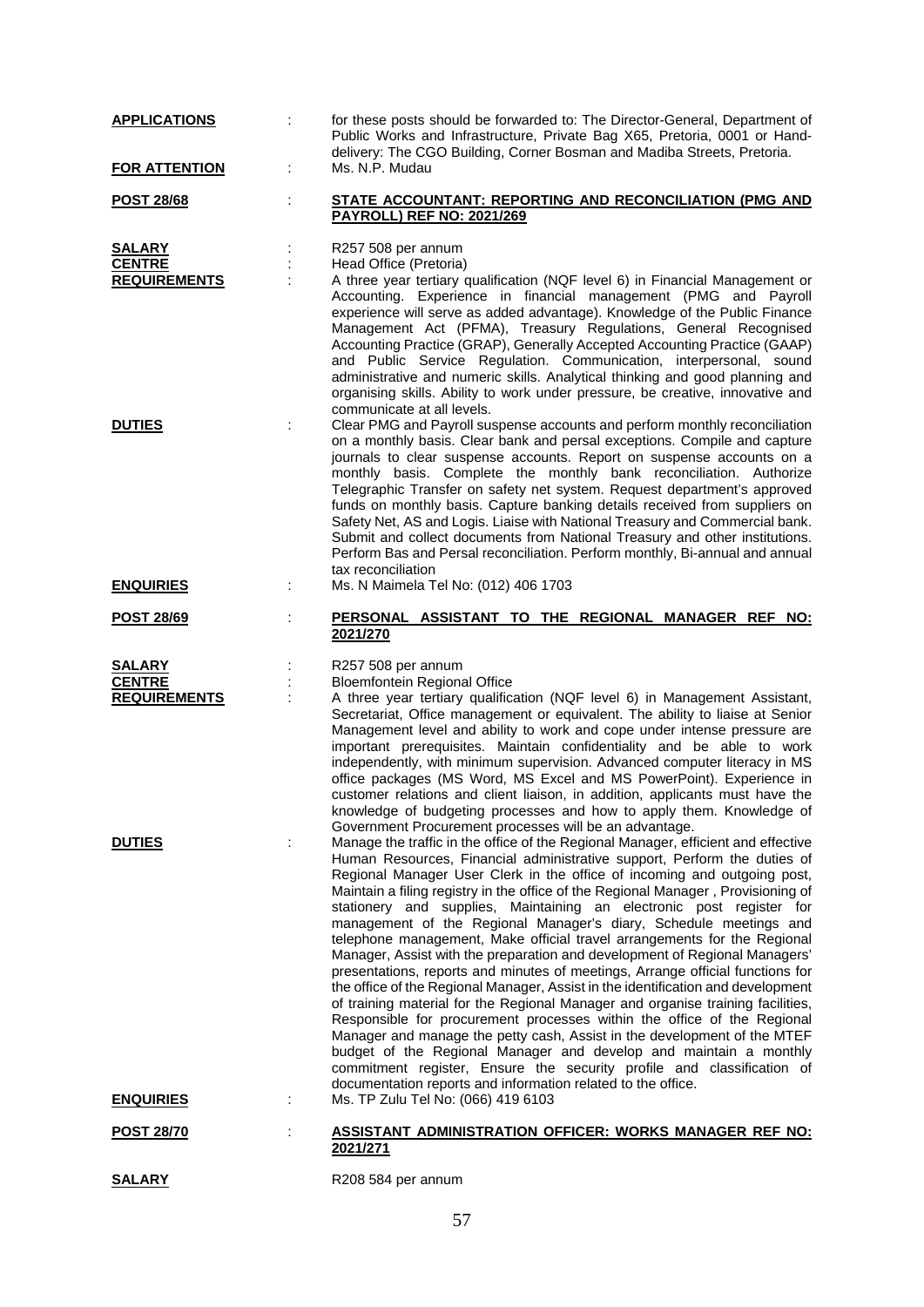| <b>CENTRE</b>        | Durban Regional Office                                                                                                                                          |
|----------------------|-----------------------------------------------------------------------------------------------------------------------------------------------------------------|
| <b>REQUIREMENTS</b>  | A Senior Certificate/Grade 12 qualification with extensive relevant working<br>experience, a high level of computer literacy, including experience in Microsoft |
|                      | packages. Good verbal and written communication skills. Basic knowledge of                                                                                      |
|                      | treasury regulations and financial management, report writing and                                                                                               |
|                      | submissions. Sound analytical and problem-solving skills, an understanding of                                                                                   |
|                      | the PFMA, Ability to work under pressure. Good interpersonal relations skills<br>and telephone etiquette.                                                       |
| <b>DUTIES</b>        | Compile, register, develop and write reports for the Works Management                                                                                           |
|                      | Section. Register and distribute callouts to the relevant works managers.                                                                                       |
|                      | Record quotations and invoices for Works managers. Print, submit and collect                                                                                    |
|                      | photocopies and documentation to and from the registry and tender section.                                                                                      |
|                      | Fax and phone to confirm all suppliers' orders for works management. Create<br>a filing system for all correspondence and tender documentation. Arrange         |
|                      | meetings and take minutes of the sectional meetings. Liaise with Chief Works                                                                                    |
|                      | Managers and Clients (external & internal). Provide admin support for Works                                                                                     |
|                      | managers and technical functions. Capture requisitions on the LOGIS system,                                                                                     |
|                      | Manage flow of information and documents in the office. Tracking and record<br>keeping of flow of documents.                                                    |
| <b>ENQUIRIES</b>     | Mr. P Singh Tel No: (031) 314 7232                                                                                                                              |
|                      |                                                                                                                                                                 |
| <b>POST 28/71</b>    | <b>ADMINISTRATIVE</b><br><b>CLERK:</b><br><b>ASSET</b><br><b>REGISTER</b><br><b>IMMOVABLE</b><br>(VERIFICATION) (X25 POSTS)                                     |
|                      | (36 Months Contract)                                                                                                                                            |
|                      |                                                                                                                                                                 |
| <b>SALARY</b>        | R173 703 per annum                                                                                                                                              |
| <b>CENTRE</b>        | Head Office Ref No: 2021/272 A (X3 Posts)<br>Pretoria Ref No: 2021/272 B (X3 Posts)                                                                             |
|                      | Polokwane Ref No: 2021/272 C (X2 Posts)                                                                                                                         |
|                      | Mmabatho Ref No: 2021/272 D (X2 Posts)                                                                                                                          |
|                      | Bloemfontein Ref No: 2021/272 E (X1 Post)                                                                                                                       |
|                      | Nelspruit Ref No: 2021/272 F (X2 Posts)<br>Johannesburg Ref No: 2021/272 G (X2 Posts)                                                                           |
|                      | Durban Ref No: 2021/272 H (X2 Posts)                                                                                                                            |
|                      | Kimberley Ref No: 2021/272 I (X2 Posts)                                                                                                                         |
|                      | Cape Town Ref No: 2021/272 J (X3 Posts)                                                                                                                         |
|                      | Mthatha Ref No: 2021/272 K (X1 Post)<br>Port Elizabeth Ref No: 2021/272 L (X2 Posts)                                                                            |
| <b>REQUIREMENTS</b>  | A Senior Certificate/Grade 12/equivalent qualification and relevant years                                                                                       |
|                      | working experience in office administration duties. Driver's license required.                                                                                  |
|                      | Report writing skills, good interpersonal relations, good general office<br>administrative and organization skills, Basic numeracy, computer literacy.          |
| <b>DUTIES</b>        | Assist in physical verification of NDPWI assets. Perform support function to                                                                                    |
|                      | ASD and DD Physical Verification. Perform desktop planning and confirmation                                                                                     |
|                      | of ownership of land parcels. Assist with GIS spatial data checks. Check and                                                                                    |
|                      | verify property data on relevant database and ERP solution. Do approvals for<br>all transactions passed by regions from mobile application. Administer the      |
|                      | performance of physical verification activities to provide status information                                                                                   |
|                      | around existence and condition of all Immovable Assets in the register. Ensure                                                                                  |
|                      | data accurateness in the IAR. Verify documents and do deeds searches. Assist                                                                                    |
|                      | with property information to other units. Perform physical verification of sites<br>and condition assessment.                                                   |
| <b>ENQUIRIES</b>     | Mr. S Sokhela Tel No: (012) 406 1143                                                                                                                            |
| <b>APPLICATIONS</b>  | for these posts should be forwarded to: The Director-General, Department of                                                                                     |
|                      | Public Works and Infrastructure, Private Bag X65, Pretoria, 0001 or Hand-                                                                                       |
| <b>FOR ATTENTION</b> | delivery: The CGO Building, Corner Bosman and Madiba Streets, Pretoria.<br>Ms. N.P. Mudau                                                                       |
|                      |                                                                                                                                                                 |
| <b>POST 28/72</b>    | <b>CLEANER: FACILITY MANAGEMENT REF NO: 2021/273 (X4 POSTS)</b>                                                                                                 |
| <b>SALARY</b>        | R <sub>102</sub> 534 per annum                                                                                                                                  |
| <b>CENTRE</b>        | Mmabatho Regional Office                                                                                                                                        |
|                      | Brits Magistrate Court (X1 Post)                                                                                                                                |
|                      | Vryburg Magistrate Court (X1 Post)<br>Wolmaranstad Magistrate Court (X1 Post)                                                                                   |
|                      | Rustenburg Magistrate Court (X1 Post)                                                                                                                           |